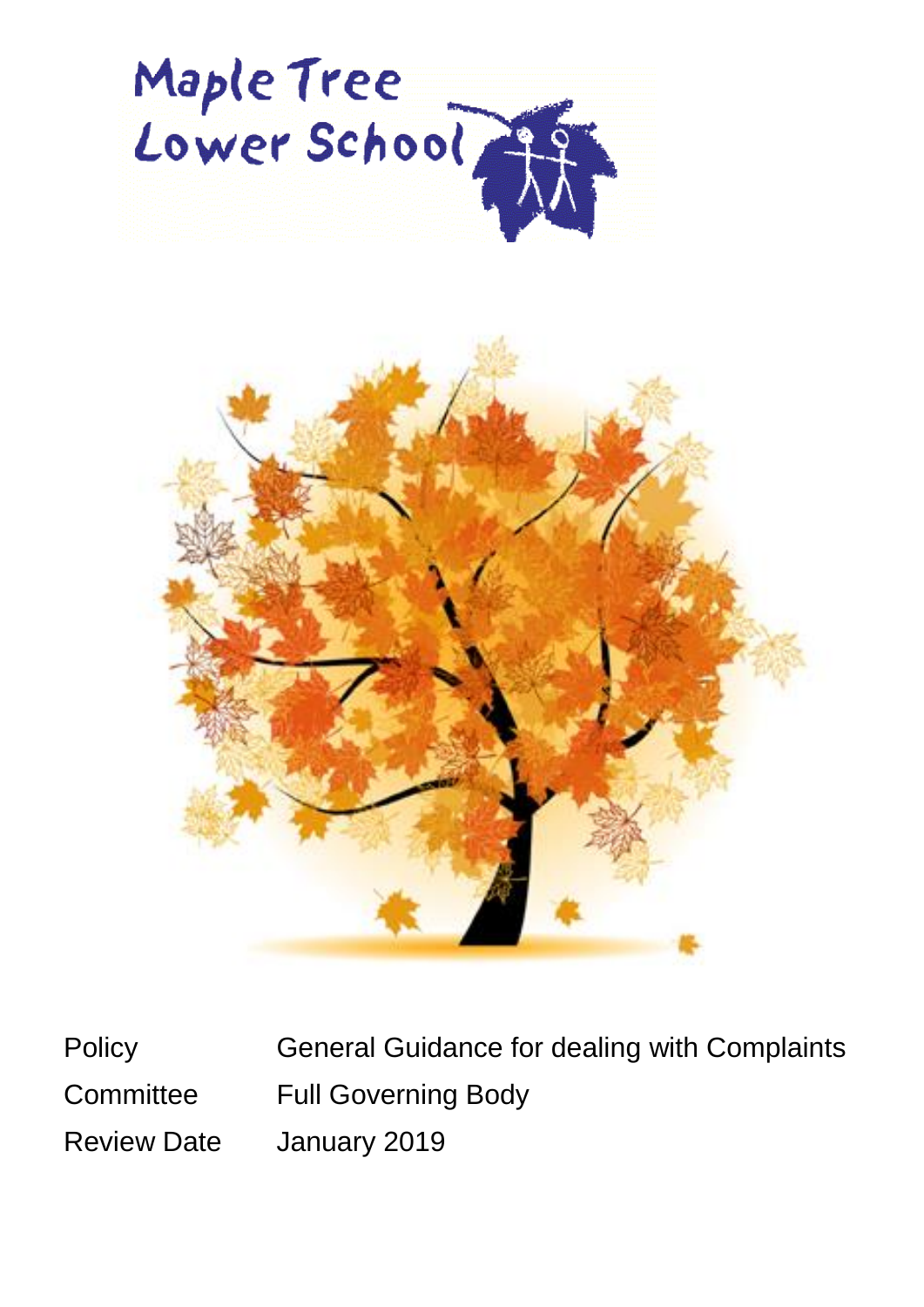# **Maple Tree Lower School's procedures for dealing with complaints.**

The majority of concerns from parents, carers and others are handled under the following general procedures.

The procedure is divided into three stages;

- The Informal stage aims to resolve the concern through informal contact at the appropriate level in school.
- Stage one is the first formal stage at which written complaints are considered by the head teacher or the designated governor, who has special responsibility for dealing with complaints.
- Stage two is the next stage once stage one has been worked through. It involves a complaints appeal panel of governors.
- LA review where the LEA will review and comment upon the way we have dealt with your complaint.

How each of these stages operates is explained below:

#### **Informal stage – your initial contact with the school**

- Many concerns will be dealt with informally when you make them known to us. The first point of contact should be your child's teacher.
- Once your concern is made known to us, we will see you, or contact you by telephone or in writing, as soon as possible. If it is necessary, all members of staff know how to refer to the appropriate person with responsibility for your particular issues. He or she will make a clear note of the details and will check later to make sure that the matter has been followed up.
- Any actions or monitoring of the situation that has been agreed, will be communicated clearly and we will confirm this in writing to you. If necessary we will contact appropriate people who may be able to assist us with our enquiries into your concern.
- We will normally update you on the progress of our enquiries within ten working days.
- Once we have responded to your concern, you will have the opportunity of asking for the matter to be considered further.
- If you are still dissatisfied following this informal approach, your concern will become a formal complaint and we will deal with it at the next stage.

## **Stage one - formal consideration of your complaint**

- This stage in our procedures deals with written complaints. It applies where you are not happy with the informal approach to dealing with your concern, as outlined above.
- Normally, your written complaint should be addressed to the head teacher. If, however, your complaint concerns the head teacher personally, it should be sent to the school marked "For the attention of the chair of governors".
- We will acknowledge your complaint in writing as soon as possible after receiving it. This will be within three working days. We will enclose a copy of these procedures with the acknowledgement.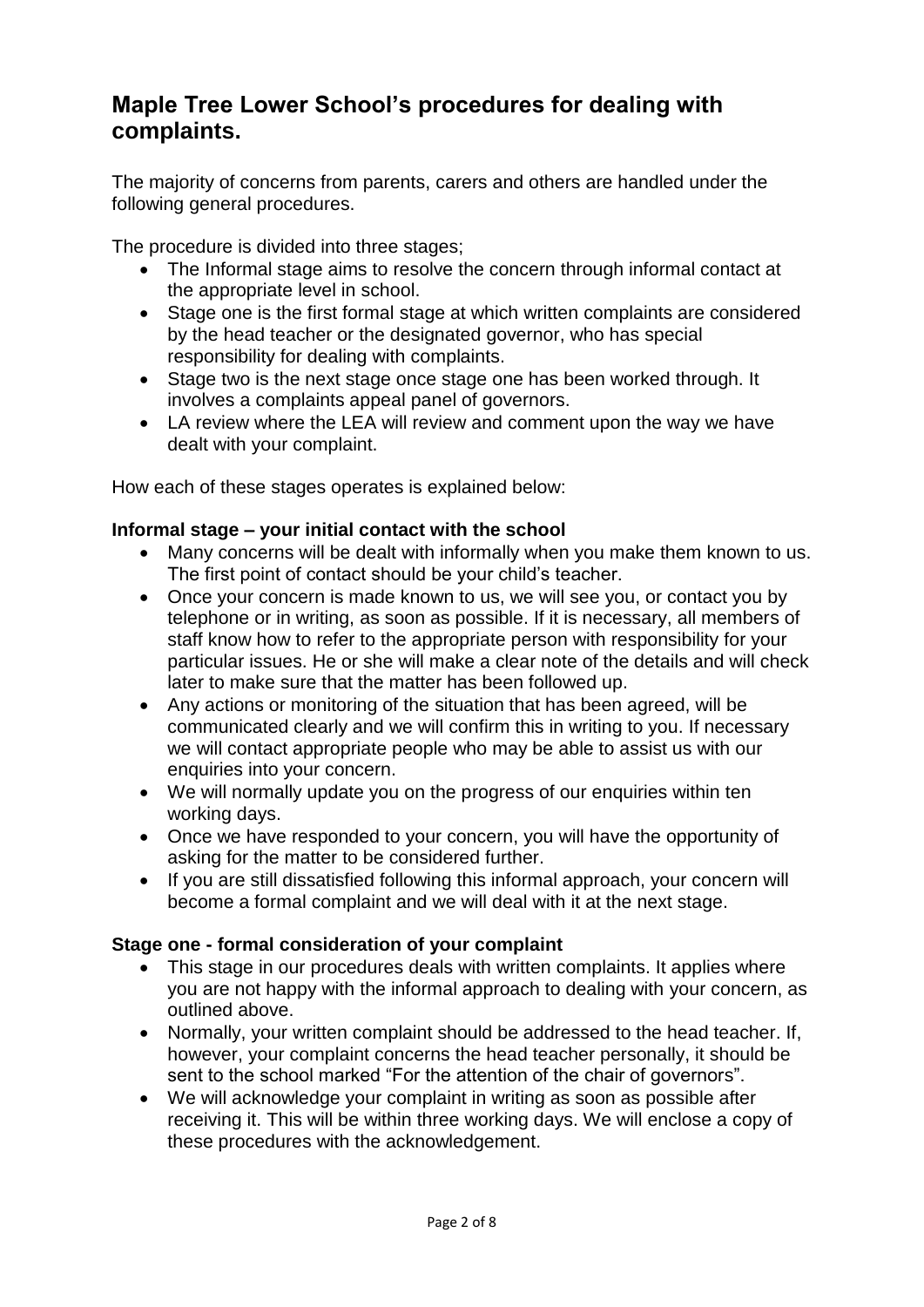- Normally we would expect to respond in full within 15 working days but if this is not possible we will write to explain the reason for the delay and let you know when we hope to be able to provide a full response.
- As part of our consideration of your complaint, we may invite you to a meeting to discuss the complaint and fill in any details required. If you wish, you can ask someone to accompany you to help you explain the reasons for your complaint.
- The head teacher, or chair of governors may also be accompanied by a suitable person if they wish.
- Following the meeting, the head teacher, investigating officer or chair of governors will, where necessary, talk to witnesses and take statements from others involved. If the complaint centres on a pupil, we will talk to the pupil concerned and, where appropriate, others present at the time of the incident in question.
- We will normally talk to pupils with a parent or carer present, unless this would delay the investigation of a serious or urgent complaint, or where a pupil has specifically said that he or she would prefer the parent or carer not to be involved. In such circumstances, we will ensure that another member of staff, with whom the pupil feels comfortable, is present.
- If the complaint is against a member of staff, it will be dealt with under the school's internal confidential procedures, as required by law.
- The head teacher or chair of governors will keep written/typed, signed and dated records of all meetings and telephone conversations, and other related documentation.
- Once we have established all the relevant facts, we will send you a written response to your complaint. This will give an explanation of the headteacher's or chair of governors' decision and the reasons for it. If follow-up action is needed, we will indicate what we are proposing to do. We may invite you to a meeting to discuss the outcome as part of our commitment to building and maintaining good relations with you.
- The person investigating your complaint may decide that we have done all we can to resolve the complaint, in which case we may use our discretion to close the complaint at this point. Please see the next page for further information about this process.
- If you are unhappy with the way in which we reached our conclusions, you may wish to proceed to stage two, as described below.

## **Stage two - consideration by a governors appeal panel**

If the complaint has already been through stage one and you are not happy with the outcome as a result of the way in which the complaint has been handled, you can take it further to a governors appeal panel. This is a formal process, and the ultimate recourse at school level.

The purpose of this arrangement is to give you the chance to present your arguments in front of a panel of governors who have no prior knowledge of the details of the case and who can, therefore, consider it without prejudice.

However, the aim of a panel is not to rehear the complaint. It is there to review how the complaint has been investigated and to determine whether this has been conducted fairly. It is there to establish facts and make recommendations which will reassure you that we have taken the complaint seriously.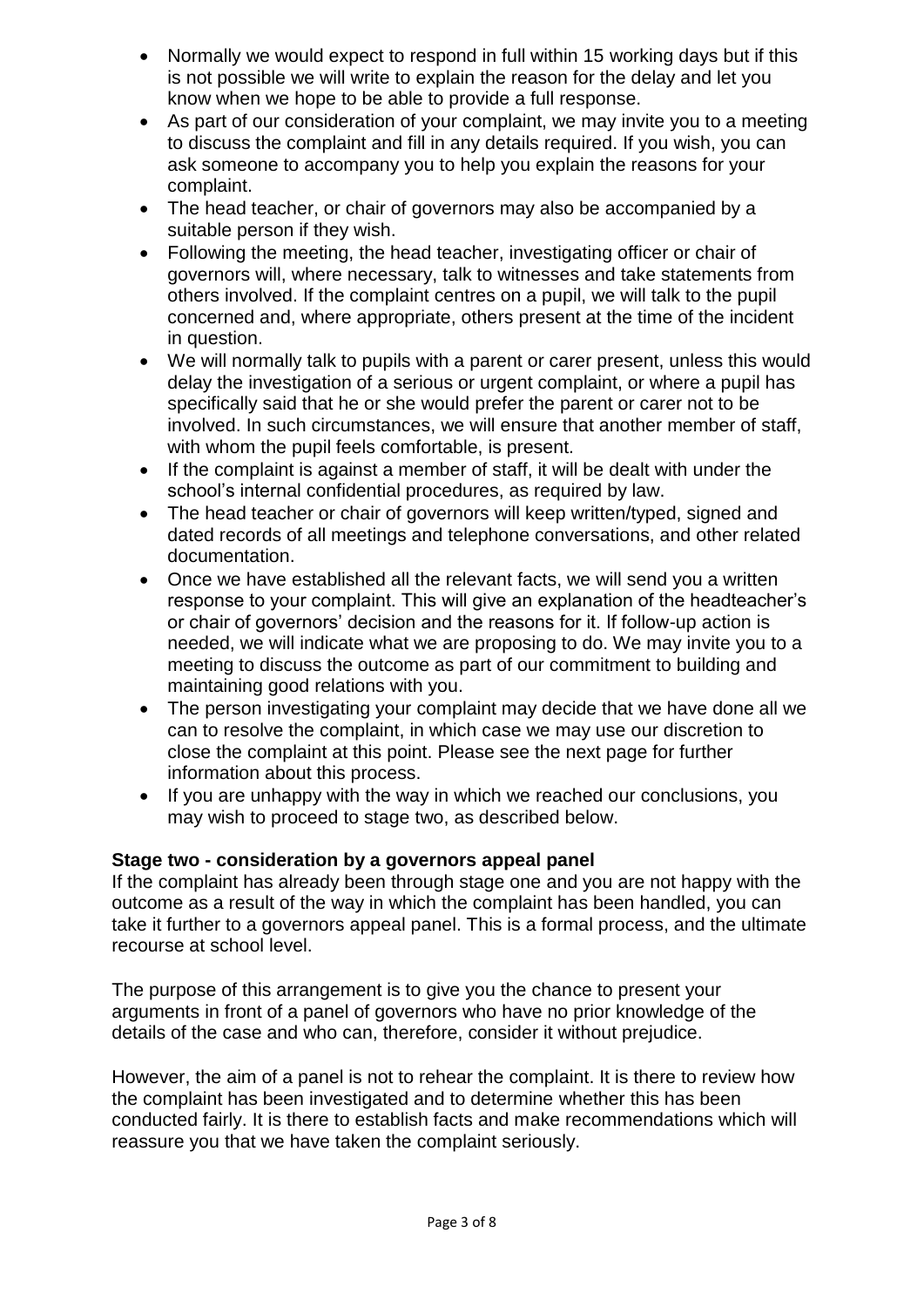The governors appeal panel operates according to the following formal procedures:

- The governing body will convene a panel of three governors and will aim to arrange for the panel meeting to take place within 20 working days.
- You will be asked whether you wish to provide any further written documentation in support of your appeal.
- The head teacher or complaint investigator will be asked to prepare a written report for the panel. The panel can request additional information from other sources if necessary.
- You will be informed, at least five working days in advance, of the date, time and place of the meeting. We hope you will feel comfortable with the meeting taking place in the school but we will do what we can to make alternative arrangements if you prefer.
- With the letter, you will receive any relevant correspondence or reports regarding stage 1 and you will be asked whether you wish to submit further written evidence to the panel.
- The letter will explain what will happen at the panel meeting and that you are entitled to be accompanied to the meeting. The choice of person to accompany you is your own, but it is usually best to involve someone in whom you have confidence but who is not directly connected with the school. They are there to give you support but also to witness the proceedings and to speak on your behalf if you wish.
- If it is necessary in the interests of the ratifying the investigative process, the complaint investigator may, with the agreement of the chair of the panel, invite relevant witnesses directly involved in matters raised by you to attend the meeting.
- The chair of the panel will bear in mind that the formal nature of the meeting can be intimidating for you and will do his or her best to put you at your ease.
- As a general rule, no evidence or witnesses previously undisclosed should be introduced into the meeting by any of the participants. If either party wishes to do so, the meeting will be adjourned so that the other party has a fair opportunity to consider and respond to the new evidence.
- The chair of the panel will ensure that the meeting is properly minuted. Please understand that any decision to share the minutes with you, the complainant, is a matter for the panel's discretion and you do not have an automatic right to see or receive a copy as the minutes are the property of the governing body. Since such minutes usually name individuals, they are understandably of a sensitive and, therefore, confidential nature.
- Normally, the written outcome of the panel meeting, which will be sent to you, should give you all the information you require. If, however, you feel that you would like to have a copy of the minutes it would be helpful if you could indicate this in advance. If the panel is happy for the minutes to be copied to you, the clerk can then be asked maintain confidentiality in the minutes.

*During* the meeting, you can expect there to be opportunities for:

- The panel to hear you explain your case and your argument for why it should be heard at stage 2;
- The panel to hear the complaint investigator's case in response;
- You to raise questions via the chair;
- You to be questioned by the complaint investigator through the chair;
- The panel members to be able to question you and the complaint investigator;
- You and the headteacher to make a final statement.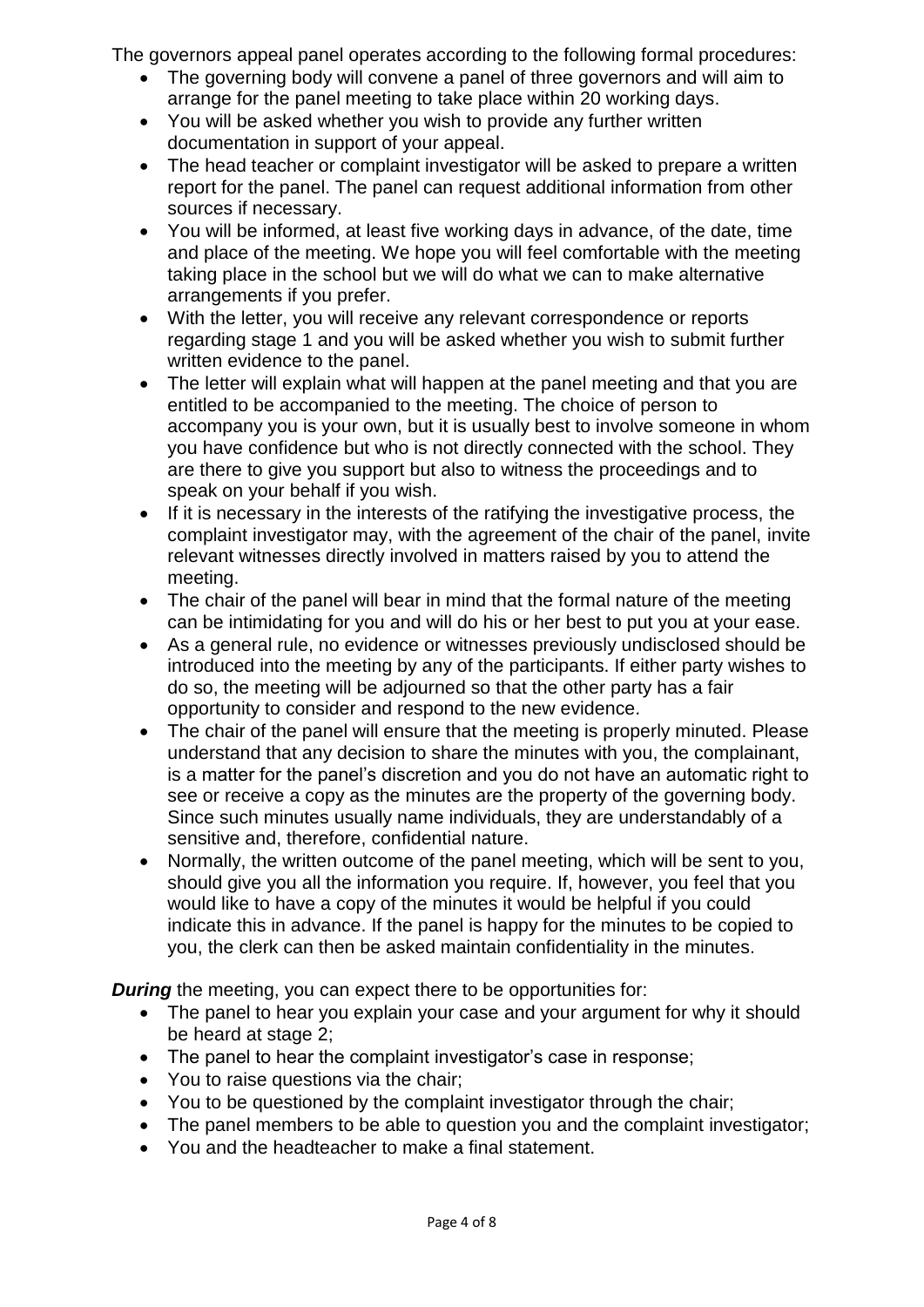In *closing* the meeting, the chair will explain that the panel will now consider its decision and that written notice of the decision will be sent to you and the headteacher within three school days. All participants other than the panel and the clerk will then leave.

The panel will then consider the complaint and all the evidence presented in order to:

- reach a unanimous, or at least a majority, decision on the case;
- decide on the appropriate action to be taken, if necessary;
- recommend, where appropriate, to the governing body changes to the school's systems or procedures to ensure that similar problems do not happen again.

The clerk will send you and the headteacher a letter outlining the decision of the panel. The letter will also explain that you are entitled to have the handling of the complaint reviewed by the LA. That process is not strictly an appeal, as the local authority cannot direct the governing body in most general complaints cases. It is, however, an opportunity to seek the view of an official third party and the outcome, including any recommendations, may be helpful to you in seeking resolution of the complaint, through the Secretary of State for Education if necessary.

We will keep a copy of all correspondence and notes on file in the school's records but separate from pupils' personal records.

#### **Closure of complaints**

Very occasionally, a school and/or the LA will feel that it needs, regretfully, to close a complaint where the complainant is still dissatisfied. We, and the local authority where appropriate, will do all we can to help to resolve a complaint against the school but sometimes it is simply not possible to meet all of the complainant's wishes. Sometimes it is simply a case of "agreeing to disagree".

If a complainant persists in making representations to the school – to the head teacher, designated governor, chair of governors or anyone else – or to the local authority, this can be extremely time-consuming and can detract from our responsibility to look after the interests of all the children in our care. For this reason, we are entitled to close correspondence (including personal approaches, as well as letters and telephone calls) on a complaint where we feel that we have taken all reasonable action to resolve the complaint and that the complaint has exhausted our official process. The local authority will support us in this position, and especially where the complainant's action is causing distress to staff and/or pupils. In exceptional circumstances, closure may occur before a complaint has reached stage two of the procedures described in this document. This is because a complaints panel takes considerable time and effort to set up and we must be sure that it is likely to assist the process of investigating the complaint.

The chair of governors may decide, therefore, that every reasonable action has been undertaken to resolve the complaint and that a complaints review panel would not help to move things forward. This does not, of course, prevent you from referring your complaint to the LA for a review of the way it has been handled, as described below.

#### **Stage 3 - Review by LA**

The LA has limited powers to intervene in matters of school management and, along with central government, encourages parents and others with concerns about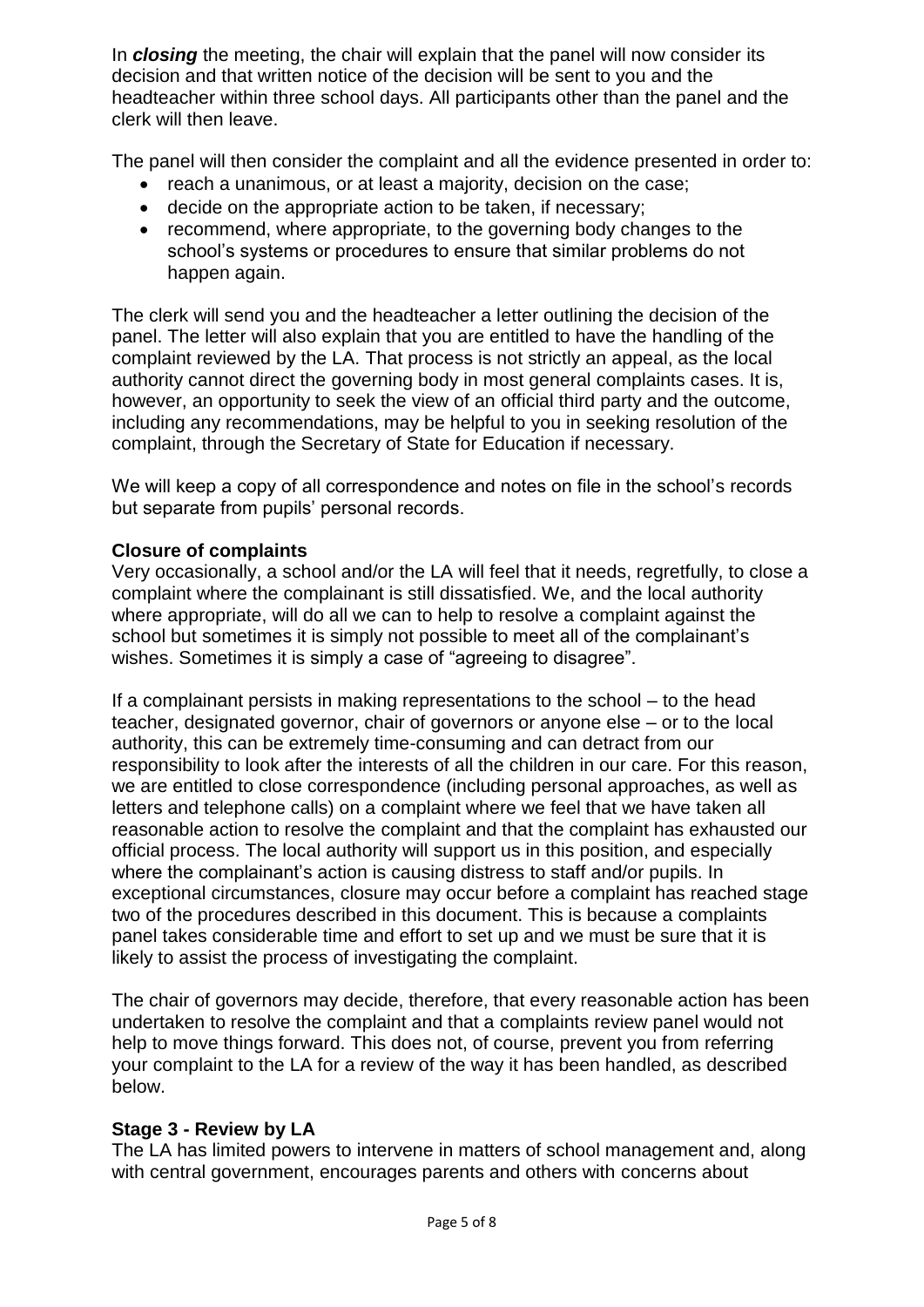schools to discuss the issues firstly with staff at the school, as set out in stage one of the above procedures. The majority of concerns about children's education and welfare can be resolved in this informal way, which helps to build and maintain good relations between the school and parents.

The LA can advise you on the route for expressing your concerns or making a complaint and can facilitate the resolution of the complaint by liaising with the school and governing body to ensure that procedures are followed and your concerns dealt with reasonably.

If you go to the LA without first having gone through the above procedures, they will explain to you that you must go back to the school in the first instance and follow its procedures.

Where you have been through the school's internal complaints procedures (with or without recourse to a complaints review panel) and are still unhappy with the outcome or decision from the governing body you can either call the LA on 0300 300 8000 to ask for advice, or you can write to the LA enclosing full details of your complaint, including correspondence between yourself and the school and governing body.

The purpose of the LEA review is to establish whether the governing body and complaint investigator have ensured that:

- reasonable procedures have been followed;
- the complainant has been treated fairly;
- there has been no breach of statutory regulations.

The LA's investigating officer will carry out a review of the case, according to the three criteria stated above. Please note this is a review and not a rehearing of the case.

The LA will write to you with their comments on the case.

If you wish to pursue your complaint beyond the local authority review, you can write to the Secretary of State for Education. Please enclose with your letter to the DFE a copy of the LEA review outcome. This will save time in that the DFE will not need to ask the LA for their view of what has happened.

We would advise parents that, unless the school and/or local authority is shown to have behaved unreasonably or not to have followed their own procedures, there is likely to be little further action that can be taken, as governing bodies are empowered to deal with many issues without reference to either the local authority or the Secretary of State.

If your concern is about an aspect of special educational needs provision, which might include information about relevant voluntary organisations and support groups, you might like to talk to the parent partnership service on their helpline.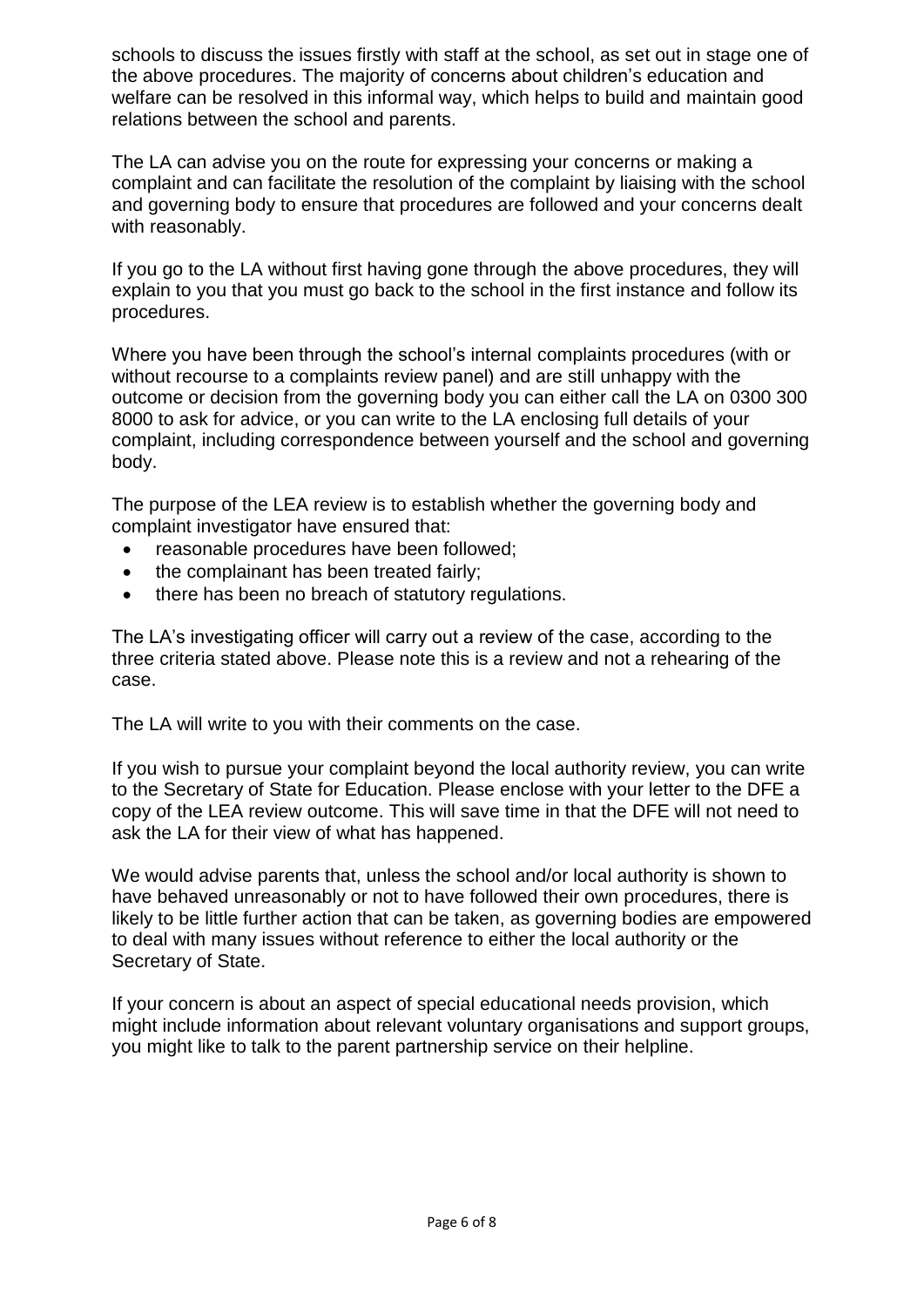# **Complaint form**

Please complete and return to either the Head teacher or Chair of Governors who will acknowledge receipt and explain what action will be taken.

Your name:

Pupil's name:

Your relationship to the pupil:

Address:

Postcode:

Day time telephone number:

Evening telephone number:

Please give details of your complaint.

What action, if any, have you already taken to try and resolve your complaint. (Who did you speak to and what was the response)?